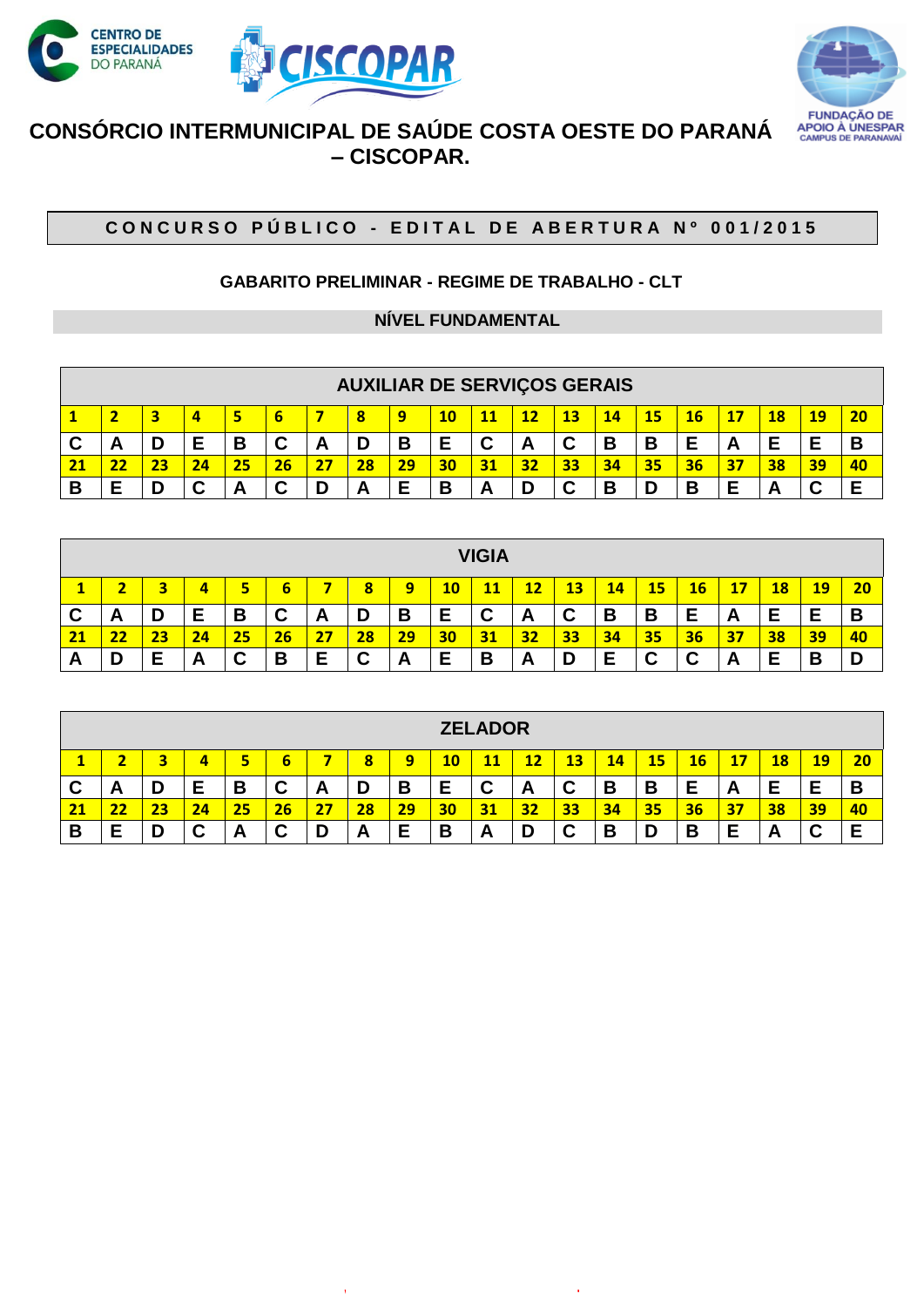### **NÍVEL MÉDIO/TÉCNICO**

|                 |                                                            |  |  |    |    |  |    | <b>AUXILIAR EM SAÚDE BUCAL (ASB)</b> |  |    |    |    |    |    |    |  |    |    |
|-----------------|------------------------------------------------------------|--|--|----|----|--|----|--------------------------------------|--|----|----|----|----|----|----|--|----|----|
|                 | 20<br>13<br>15<br>14<br>16<br>12<br>11                     |  |  |    |    |  |    |                                      |  |    |    |    |    |    |    |  |    |    |
| D               | ⌒<br>Е<br>⌒<br>D<br>B<br>В<br>Β<br>A<br>Α<br>ັ<br><u>r</u> |  |  |    |    |  |    |                                      |  |    |    |    |    |    |    |  |    |    |
|                 |                                                            |  |  |    |    |  |    |                                      |  |    |    |    |    |    |    |  |    |    |
| $\overline{21}$ |                                                            |  |  | 25 | 26 |  | 28 | 29                                   |  | 31 | 32 | 33 | 34 | 35 | 36 |  | эс | 40 |

|                |                                  |   |  |    |    |   |        |    |        |    |    | <b>TÉCNICO EM LABORATÓRIO</b> |   |        |    |   |   |   |                |
|----------------|----------------------------------|---|--|----|----|---|--------|----|--------|----|----|-------------------------------|---|--------|----|---|---|---|----------------|
| $\blacksquare$ | 20<br>12<br>13<br>14<br>15<br>16 |   |  |    |    |   |        |    |        |    |    |                               |   |        |    |   |   |   |                |
| Б<br>Ð         | ⌒                                | o |  | n  | D  | В | ⌒<br>u | Ē  | Е      | Β  | A  | D                             | D | ◠<br>u | Е  | 冖 | б |   |                |
| $\sqrt{21}$    |                                  |   |  | 25 | 26 |   | 28     | 29 |        | 31 | 32 | 33                            |   | 35     | 36 |   |   |   | $\overline{a}$ |
|                | A                                |   |  | ┍  | Е  |   |        | В  | D<br>ь | В  | Α  | В                             | A |        | В  |   |   | А |                |

|           |                |        |  |    |    |   |        |    |   |    |    | <b>TÉCNICO EM PRÓTESE DENTÁRIA</b> |   |   |    |   |  |    |
|-----------|----------------|--------|--|----|----|---|--------|----|---|----|----|------------------------------------|---|---|----|---|--|----|
|           | 13<br>12<br>14 |        |  |    |    |   |        |    |   |    |    |                                    |   |   |    |   |  |    |
|           |                |        |  |    | D  | В | u      |    | Е | В  | А  | D                                  |   | ⌒ | Е  | ┍ |  |    |
| <b>21</b> |                |        |  | 25 | 26 |   | 28     | 29 |   | 31 | 32 | 33                                 |   |   | 36 |   |  | 40 |
|           |                | в<br>D |  | В  | E  | E | ⌒<br>v |    |   | A  |    | В                                  | B | ⌒ |    |   |  |    |

## **NÍVEL SUPERIOR**

|   |                                                                                                         |    |    |    |        |        |     |          | <b>EDUCADOR FÍSICO</b> |    |        |    |    |    |        |        |    |    |           |
|---|---------------------------------------------------------------------------------------------------------|----|----|----|--------|--------|-----|----------|------------------------|----|--------|----|----|----|--------|--------|----|----|-----------|
|   | 20<br>16<br>$\sim$<br>18<br>19<br>5<br>12<br>13<br>14<br>15<br>9<br>10<br>8<br>4<br>11<br>lЬ.<br>$\sim$ |    |    |    |        |        |     |          |                        |    |        |    |    |    |        |        |    |    |           |
| В | <b>1</b>                                                                                                |    |    | E  | F      | в      |     | <b>A</b> | ີ                      | В  | r<br>ັ | A  | υ  | A  |        |        |    | ື  |           |
|   | ワフ                                                                                                      | 23 | 24 | 25 | 26     | o.     | 28' | 29       | 30                     | 31 | 32     | 33 | 34 | 35 | 36     | 37     | 38 | 39 | <b>40</b> |
|   | ┍                                                                                                       | Ē  | -  | В  | r<br>U | ⌒<br>u | B   | ⌒<br>ື   | E                      | -  | В      | r  | A  | A  | Е<br>▃ | D<br>о |    |    | B         |

|   |                                                                                                                                       |                                                       |    |           |        |    |    |    |        |        | <b>FISIOTERAPEUTA</b> |    |    |          |    |    |    |    |    |
|---|---------------------------------------------------------------------------------------------------------------------------------------|-------------------------------------------------------|----|-----------|--------|----|----|----|--------|--------|-----------------------|----|----|----------|----|----|----|----|----|
|   | 5<br>13<br>19<br>$\overline{\phantom{a}}$<br>9<br>12<br>15<br>16<br>3<br>10<br>11<br>17<br>20<br>4<br><b>187</b><br>8<br>14<br>$\sim$ |                                                       |    |           |        |    |    |    |        |        |                       |    |    |          |    |    |    |    |    |
| В | -                                                                                                                                     | ⌒<br>ີ                                                | ப  | F<br>▃    | Е      | В  |    | -  | ⌒      | В      | C                     | n  |    | <u>r</u> |    | В  |    | ັ  | E  |
|   | D<br>$-1$                                                                                                                             | $\overline{\phantom{a}}$<br>$\sim$<br><b>CONTRACT</b> | 24 | 25        | 26     | 27 | 28 | 29 | 30     | 31     | 32                    | 33 | 34 | 35       | 36 | 37 | 38 | 39 | 40 |
|   | u                                                                                                                                     | B                                                     | Е  | <u>гч</u> | ⌒<br>◡ | Е  |    | A  | Ð<br>D | ◠<br>ີ | Е                     | n  |    |          | В  | ັ  | A  |    | В  |

|   |                                                                                               |          |    |    |    |   |          | <b>MÉDICO CARDIOLOGISTA - 10h</b> |    |        |        |    |    |    |           |    |    |    |           |
|---|-----------------------------------------------------------------------------------------------|----------|----|----|----|---|----------|-----------------------------------|----|--------|--------|----|----|----|-----------|----|----|----|-----------|
|   | 20<br>÷<br>13<br>15<br>19<br>12<br>16<br>10<br>5,<br>17<br>18<br>14<br>8<br>11<br>4<br>9<br>ъ |          |    |    |    |   |          |                                   |    |        |        |    |    |    |           |    |    |    |           |
| В | $\sqrt{ }$                                                                                    |          |    | Е  | E  | В |          | A                                 | ັ  | В      | ◠<br>ື | A  |    | A  |           | В  | D  | ັ  |           |
|   |                                                                                               | つつ<br>23 | 24 | 25 | 26 |   | 28       | 29                                | 30 | 131    | 32     | 33 | 34 | 35 | <b>36</b> | 37 | 38 | 39 | <b>A0</b> |
| A | D                                                                                             |          | D  | Е  | u  | В | <u>r</u> |                                   |    | ~<br>u | A      | ц  | r. | В  |           |    |    | В  | D         |

www.pciconcursos.com.br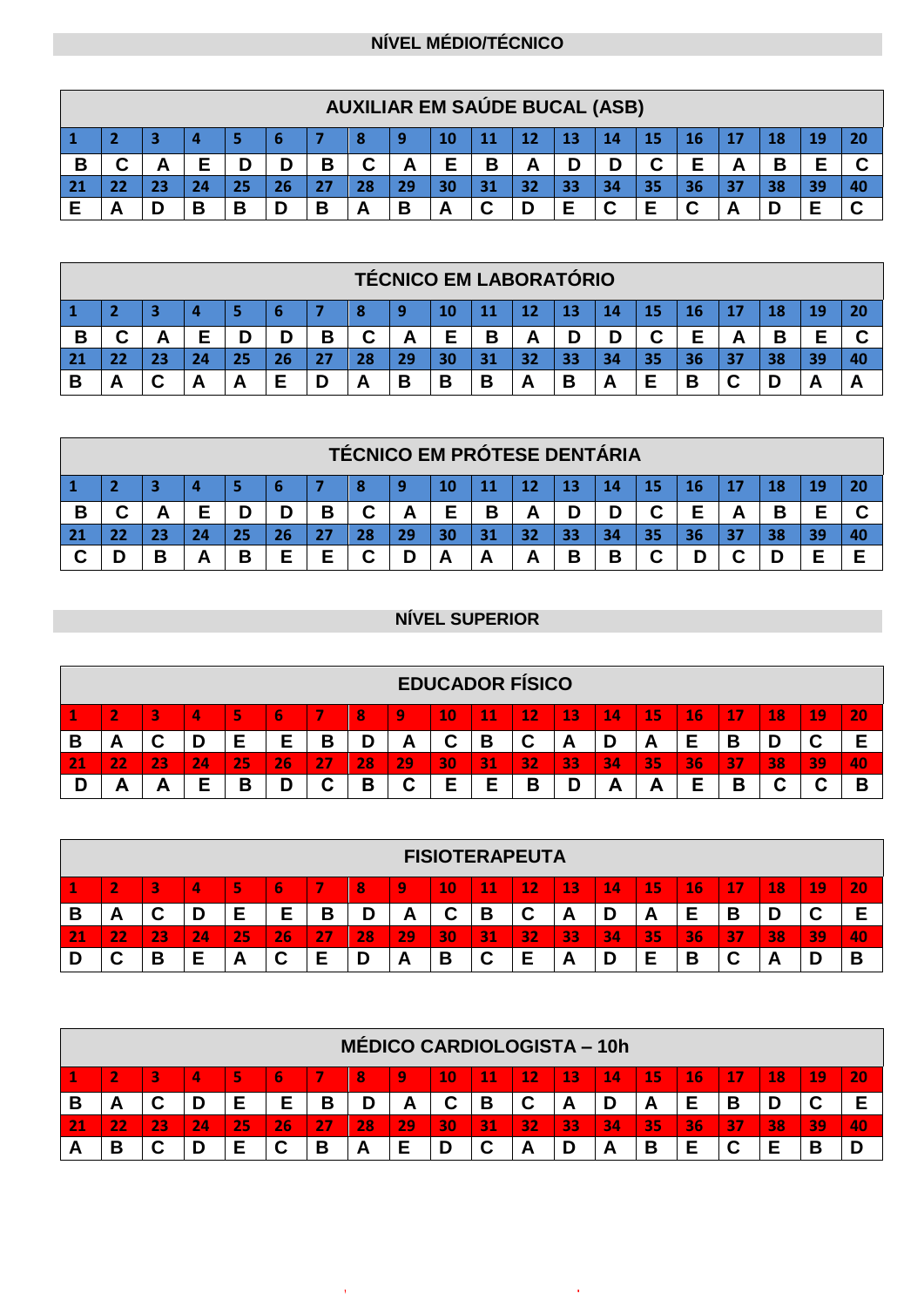|   |                                                                                                         |    |    |    |    |        | <b>MÉDICO CARDIOLOGISTA – 20h</b> |    |    |   |    |    |    |    |    |    |    |    |    |
|---|---------------------------------------------------------------------------------------------------------|----|----|----|----|--------|-----------------------------------|----|----|---|----|----|----|----|----|----|----|----|----|
|   | 6<br>16<br>20<br>12<br>$\mathbf{14}$<br>15<br>18<br>19<br>13<br>э<br>9<br>10<br>17<br>8<br>4<br>11<br>5 |    |    |    |    |        |                                   |    |    |   |    |    |    |    |    |    |    |    |    |
| В | A                                                                                                       |    | D  | c  | E  | D<br>D | D                                 |    |    | В | ັ  | A  |    | A  | −  | D  |    |    |    |
|   | $-1$                                                                                                    | 72 | 24 | 25 | 26 |        | 28                                | 29 | 30 |   | 32 | 33 | 34 | 35 | 36 | 37 | 38 | 39 | 40 |
| A | В                                                                                                       |    | D  |    | ⌒  | Ð      | -                                 |    |    |   | А  | D  | A  | В  |    |    |    | В  |    |

|   |                                                                                                                                                 |    |                          |    |    |    |    | <b>MÉDICO CLÍNICO GERAL - 10h</b> |    |    |    |    |    |    |    |        |    |    |    |
|---|-------------------------------------------------------------------------------------------------------------------------------------------------|----|--------------------------|----|----|----|----|-----------------------------------|----|----|----|----|----|----|----|--------|----|----|----|
|   | $\bf 11$<br>12<br>13<br>45<br>19<br>5<br>10<br>14<br>16<br>20<br>3<br>$\overline{\mathbf{A}}$<br>18<br>$\overline{\phantom{a}}$<br>9<br>17<br>b |    |                          |    |    |    |    |                                   |    |    |    |    |    |    |    |        |    |    |    |
| В | -                                                                                                                                               |    | D                        | Е  | Е  | Β  |    | A                                 |    | В  | r  | A  |    | A  |    | D<br>D |    |    | E  |
|   | $-1$                                                                                                                                            | 23 | 24                       | 25 | 26 | 27 | 28 | 29                                | 30 | 31 | 32 | 33 | 34 | 35 | 36 | 37     | 38 | 39 | 40 |
|   | Α                                                                                                                                               |    | $\overline{\phantom{a}}$ | A  | B  | D  | B  | F                                 | В  | В  | В  | D  | Е  | A  | C  | Е      | −  |    | ⌒  |

|   |                                                                                 |    |    |    |    |    |    | <b>MÉDICO CLÍNICO GERAL - 20h</b> |    |    |        |    |    |    |    |        |    |    |    |
|---|---------------------------------------------------------------------------------|----|----|----|----|----|----|-----------------------------------|----|----|--------|----|----|----|----|--------|----|----|----|
|   | 20<br>15<br><b>13</b><br>16<br>12<br>14<br>18<br>19<br>10<br>4<br>9<br>13<br>11 |    |    |    |    |    |    |                                   |    |    |        |    |    |    |    |        |    |    |    |
| Ð |                                                                                 |    | D  |    | Е  | В  | D  | A                                 |    | В  | ⌒<br>ັ | A  |    | A  |    | в<br>о |    |    |    |
|   | . .                                                                             | 23 | 24 | 25 | 26 | 27 | 28 | 29                                | 30 | 31 | 32     | 33 | 34 | 35 | 36 | 37     | 38 | 39 | 40 |
|   |                                                                                 |    |    | Α  | В  | D  | B  | E                                 | В  | В  | В      | D  | E  | A  | С  |        |    |    |    |

|   |                                                                                           |                          |    |    |    |   |    |              |    |     | <b>MÉDICO ENDOCRINOLOGISTA - 10h</b> |    |    |    |    |        |    |        |    |
|---|-------------------------------------------------------------------------------------------|--------------------------|----|----|----|---|----|--------------|----|-----|--------------------------------------|----|----|----|----|--------|----|--------|----|
|   | 19<br>20<br>3<br>5<br>9<br>13<br>15<br>4<br>10<br>11<br>12<br>16<br><b>187</b><br>14<br>8 |                          |    |    |    |   |    |              |    |     |                                      |    |    |    |    |        |    |        |    |
| В | -                                                                                         | $\overline{\phantom{a}}$ | D  | Е  | Е  | В |    | $\mathbf{A}$ |    | В   | ◠                                    | n  |    | n  |    | Б<br>D | D  | ◠<br>ັ |    |
|   |                                                                                           | כ כו                     | 24 | 25 | 26 |   | 28 | 29           | 30 | 131 | 32                                   | 33 | 34 | 35 | 36 | 137    | 38 | 39     | 40 |
| B | F                                                                                         |                          | A  | D  | Е  | Α | В  |              |    |     |                                      | B  | D  | E  | r  | В      |    |        | −  |

|   |                                                                                         |  |    |    |    |   |    | <b>MÉDICO ENDECRINOLOGISTA – 20h</b> |    |    |    |        |    |    |    |        |    |    |    |
|---|-----------------------------------------------------------------------------------------|--|----|----|----|---|----|--------------------------------------|----|----|----|--------|----|----|----|--------|----|----|----|
|   | 15<br>5<br>13<br>16<br>19<br>10<br>12<br>18<br>20<br>9<br>3<br>4<br>$\mathbf{11}$<br>14 |  |    |    |    |   |    |                                      |    |    |    |        |    |    |    |        |    |    |    |
|   | -                                                                                       |  | ш  |    | Е  | В |    | A                                    |    | В  | ◠  | A      |    | A  |    |        |    | v  |    |
|   |                                                                                         |  | 24 | 25 | 26 |   | 28 | 29                                   | 30 | 31 | 32 | 33     | 34 | 35 | 36 | 37     | 38 | 39 | 40 |
| В | c                                                                                       |  |    | D  | Е  | Α | B  | ື                                    |    |    | А  | D<br>D | D  | c  | ື  | D<br>D |    |    |    |

|   |                                                                                                                                         |  |    |    |           |    |    | <b>MÉDICO ENDOSCOPISTA - 10h</b> |    |    |        |    |        |           |    |     |    |    |           |
|---|-----------------------------------------------------------------------------------------------------------------------------------------|--|----|----|-----------|----|----|----------------------------------|----|----|--------|----|--------|-----------|----|-----|----|----|-----------|
|   | $\overline{\phantom{a}}$<br>15<br>$\sim$<br>20<br>8<br>13<br>16<br>10<br>12<br>$\mathbf{14}$<br>9<br>10<br>17<br>18<br>b<br>−<br>⌒<br>~ |  |    |    |           |    |    |                                  |    |    |        |    |        |           |    |     |    |    |           |
| Ð | Е<br>В<br>E<br>В<br>D<br>D<br>◠<br>D<br>D<br>А<br>A<br>о<br>ັ<br>ັ<br><u>r</u><br>-                                                     |  |    |    |           |    |    |                                  |    |    |        |    |        |           |    |     |    |    |           |
|   | $-1$                                                                                                                                    |  | 24 | 25 | 26        | つつ | 28 | 29                               | 30 | 31 | 32     | 33 | 34     | <b>35</b> | 36 | 137 | 38 | 39 | <b>40</b> |
| D |                                                                                                                                         |  | ⌒  |    | <b>11</b> | -  |    |                                  |    |    | ⌒<br>ື | ┯┑ | -<br>- | _         |    |     | D  | -  | E         |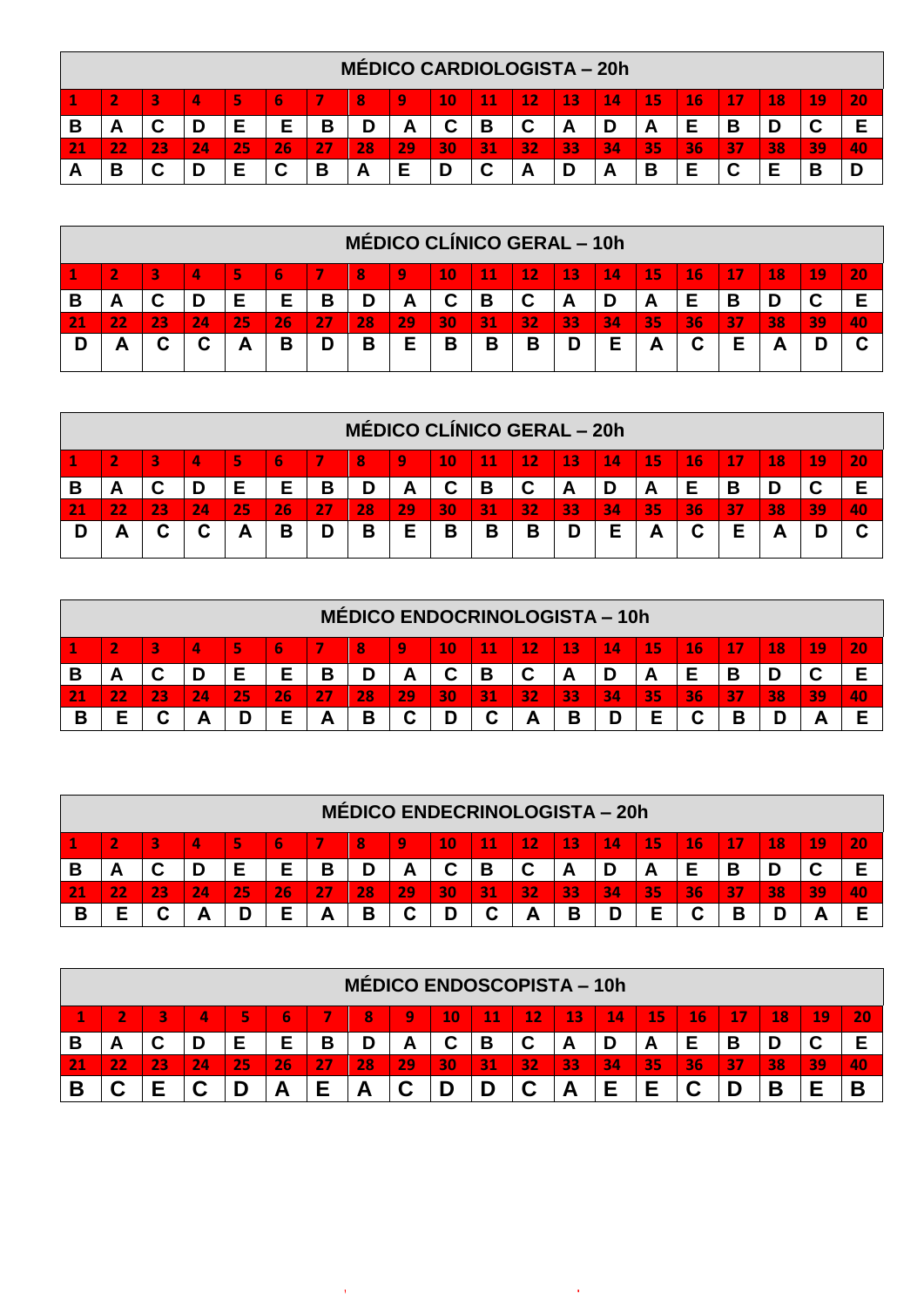|   |   |    |    |    |    |   | <b>MÉDICO ENDOSCOPISTA – 20h</b> |          |    |    |        |    |               |    |    |        |    |    |     |
|---|---|----|----|----|----|---|----------------------------------|----------|----|----|--------|----|---------------|----|----|--------|----|----|-----|
|   |   |    | 4  | 5  | ь  |   | ß                                | q        | 10 | 11 | 12     | 13 | $\mathbf{14}$ | 15 | 16 |        | 18 | 19 | 20  |
| В | A | ີ  | D  |    | Е  | В | D                                | <u>_</u> |    | В  | ◠<br>ີ | A  |               | A  |    | D<br>D |    | ັ  |     |
|   |   | 23 | 24 | 25 | 26 |   | 28                               | 29'      | 30 | 31 | 32     | 33 | 34            | 35 | 36 | 37     | 38 | 39 | /40 |
|   |   |    | r  |    | −  | - |                                  |          |    | n  | r<br>ື | ⌒  | c             |    |    |        |    | F  | Β   |

|   |   |   |    |    |    |    |    | MÉDICO GINECOLOGISTA/OBSTETRA - 10h |             |    |        |        |    |           |      |     |    |        |    |
|---|---|---|----|----|----|----|----|-------------------------------------|-------------|----|--------|--------|----|-----------|------|-----|----|--------|----|
|   |   |   | Δ  | 5  |    |    |    | 9                                   | 10          | 11 | 12     | 13     | 14 | 15        | 16   |     | 18 | 19     | 20 |
| В | Ē |   | D  |    | E  | В  | D  | <b>A</b>                            |             | В  | ◠      | A      |    | A         |      |     |    |        | Е  |
|   |   |   | 24 | 25 | 26 | 27 | 28 | 29                                  | 30          | 31 | 32     | 33     | 34 | <b>35</b> | I36' | 137 | 38 | 39     | 40 |
|   |   | C | А  | В  | Е  | В  | А  |                                     | $\sim$<br>ັ | D  | ◠<br>ື | r<br>ш | В  | Е         |      |     |    | ∽<br>ີ | B  |

|  |   |    |    |    |    |    | MÉDICO GINECOLOGISTA/OBSTETRA - 20h |    |    |     |    |     |    |    |    |    |    |    |
|--|---|----|----|----|----|----|-------------------------------------|----|----|-----|----|-----|----|----|----|----|----|----|
|  |   | ΙД | 5  |    |    |    | 9                                   | 10 | 11 | 12  | 13 | 14' | 15 | 16 |    | 18 | 19 | 20 |
|  |   | ш  |    | E  | В  | D  |                                     |    | B  | ◠   | A  |     | A  |    |    |    |    | F  |
|  |   | 24 | 25 | 26 | 27 | 28 | 29                                  | 30 | 31 | 32. | 33 | 34  | 35 | 36 | 37 | 38 | 39 | 40 |
|  | C | А  | В  | Е  | В  | А  |                                     | ື  | D  | ◠   | D  | В   |    |    |    |    |    | B  |

|   |                                                                                                                               |                                |    |    |    |        |    | MÉDICO INFECTOLOGISTA - 10h |    |    |    |    |        |    |    |    |    |    |    |
|---|-------------------------------------------------------------------------------------------------------------------------------|--------------------------------|----|----|----|--------|----|-----------------------------|----|----|----|----|--------|----|----|----|----|----|----|
|   | 20<br>19<br>5<br>Ι9,<br>13<br>15'<br>$\overline{\phantom{a}}$<br>10<br>$\mathbf{11}$<br><b>16</b><br>18<br>12<br>14<br>Δ<br>8 |                                |    |    |    |        |    |                             |    |    |    |    |        |    |    |    |    |    |    |
| в | r.                                                                                                                            |                                | D  | ►  | Е  | В      |    | -                           |    | В  |    | r. |        | A  |    |    | ш  | ⌒  | −  |
|   | $-1$                                                                                                                          | າວ<br>$\overline{\phantom{a}}$ | 24 | 25 | 26 | 27     | 28 | 29                          | 30 | 31 | 32 | 33 | 34     | 35 | 36 | 37 | 38 | 39 | 40 |
|   |                                                                                                                               |                                |    | D  | Е  | ⌒<br>u | E  | в<br>о                      |    | ┍  | −  | B  | ⌒<br>u | A  | В  | Β  |    |    |    |

|   |                                                                                                 |    |    |    |    |        |    |    |    |               | <b>MÉDICO INFECTOLOGISTA - 20h</b> |      |        |    |    |     |    |    |                          |
|---|-------------------------------------------------------------------------------------------------|----|----|----|----|--------|----|----|----|---------------|------------------------------------|------|--------|----|----|-----|----|----|--------------------------|
|   | $\overline{\phantom{a}}$                                                                        |    | Δ  | 5  |    |        | 8  | 9  | 10 | $\mathbf{11}$ | 12                                 | 13   | 14     | 15 | 16 | 7   | 18 | 19 | 20                       |
| В | Е<br>−<br>В<br>Е<br>В<br>C<br>D<br>D<br>~<br>$\overline{\phantom{a}}$<br>A<br>D<br>r.<br>-<br>Ē |    |    |    |    |        |    |    |    |               |                                    |      |        |    |    |     |    |    |                          |
|   | n<br>$\mathbf{r}$                                                                               | 23 | 24 | 25 | 26 | 27     | 28 | 29 | 30 | 31            | 32                                 | I33' | 34     | 35 | 36 | 137 | 38 | 39 | /40                      |
| Ē |                                                                                                 |    |    | D  | Е  | ⌒<br>u | E  | В  | -  | −             |                                    | B    | ◠<br>u |    | В  | Β   |    |    | $\overline{\phantom{a}}$ |

|        |    |    | <b>MÉDICO ORTOPEDISTA E TRAUMATOLOGISTA - 10h</b> |   |    |          |            |    |    |    |    |    |    |    |    |    |
|--------|----|----|---------------------------------------------------|---|----|----------|------------|----|----|----|----|----|----|----|----|----|
|        | 4  |    | ь                                                 |   | 8  | q        | ${\bf 10}$ | 11 | 12 | 13 | 14 | 15 | 16 | 18 | 19 | 20 |
| o      |    |    |                                                   | В |    | <u>r</u> |            | В  | С  | A  |    | A  |    |    |    |    |
|        | 24 | 25 | 26'                                               |   | 28 | 29       | 30         | 31 | 32 | 33 | 34 | 35 | 36 | 38 | 39 | 40 |
| D<br>D | -  | Е  | ◠<br>u                                            | C | A  |          | Α          |    | D  | В  | C  | E  | Ð  |    |    |    |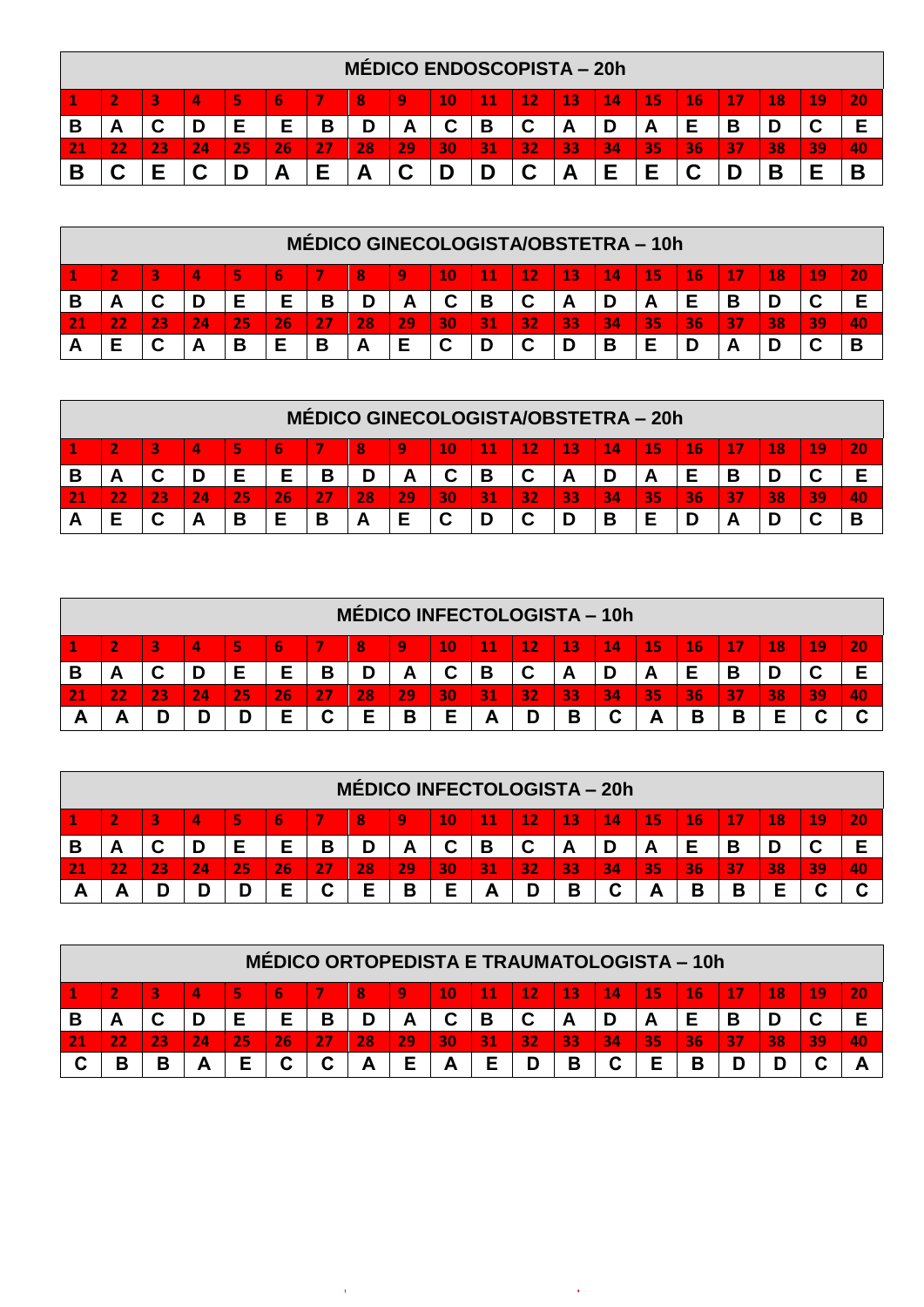|   |                                                                                                                |    |    |    |    |    |     | <b>MÉDICO ORTOPEDISTA E TRAUMATOLOGISTA – 20h</b> |    |    |    |    |    |    |    |    |    |    |    |
|---|----------------------------------------------------------------------------------------------------------------|----|----|----|----|----|-----|---------------------------------------------------|----|----|----|----|----|----|----|----|----|----|----|
|   | 20<br>12<br>16<br>10<br>13<br>$\mathbf{14}^{\prime}$<br>18<br>\19\<br>-15<br>5<br>9<br>8<br>11<br>17<br>4<br>ь |    |    |    |    |    |     |                                                   |    |    |    |    |    |    |    |    |    |    |    |
| В | A                                                                                                              |    |    | Е  | Е  | В  | D   |                                                   |    | В  | С  | А  |    | A  |    | В  |    |    |    |
|   |                                                                                                                | 23 | 24 | 25 | 26 | 27 | 28' | 29                                                | 30 | 31 | 32 | 33 | 34 | 35 | 36 | 37 | 38 | 39 | 40 |
| ◠ | В                                                                                                              | в  | A  | E  | С  | С  | Α   | Е                                                 | A  |    |    | B  | C  | E  | В  |    |    |    |    |

|   |      |   |    |    |        |    |    |        |    |               |        | <b>MÉDICO PEDIATRA - 10h</b> |    |          |          |    |    |    |    |
|---|------|---|----|----|--------|----|----|--------|----|---------------|--------|------------------------------|----|----------|----------|----|----|----|----|
|   |      |   | 4  | 5  | ь      |    | 8  | 9      | 10 | $\mathbf{11}$ | 12     | 13                           | 14 | 15       | 16       | 17 | 18 | 19 | 20 |
| В | -    |   | D  | Е  | E      | В  |    | Д<br>A |    | В             | С      | A                            | D  | <b>A</b> |          | D  |    |    |    |
|   | $-1$ | œ | 24 | 25 | 26     | つつ | 28 | 29     | 30 | 131           | 32     | 33                           | 34 | 35       | 36       | 37 | 38 | 39 | 40 |
|   | ┍    |   |    | E  | ◠<br>◡ | B  | A  | r<br>ັ |    |               | ⌒<br>u | Α                            | Е  | A        | <u>r</u> |    |    | D  |    |

|   |                                                                                    |    |    |    |        |    |    |           |    |    | <b>MÉDICO PEDIATRA – 20h</b> |    |    |          |    |    |    |    |                           |
|---|------------------------------------------------------------------------------------|----|----|----|--------|----|----|-----------|----|----|------------------------------|----|----|----------|----|----|----|----|---------------------------|
|   | 5<br>13<br>15<br>19<br>12<br>16<br>20<br>9<br>10<br>18<br>4<br>$\mathbf{11}$<br>14 |    |    |    |        |    |    |           |    |    |                              |    |    |          |    |    |    |    |                           |
| В | A                                                                                  | r  | D  | Е  | Е      | В  |    | <b>__</b> |    | В  | C                            | A  | D  | <u>r</u> |    | В  |    | C  | E                         |
|   | $\overline{\phantom{a}}$<br>7<br>$-1$                                              | 23 | 24 | 25 | 26     | 27 | 28 | 29        | 30 | 31 | 32                           | 33 | 34 | 35       | 36 | 37 | 38 | 39 | /40                       |
| Ð | Ē                                                                                  |    | D  | F  | ◠<br>u | В  | A  | ⌒<br>ື    |    |    | ⌒                            | A  | Е  | Ē        | ⌒  |    |    | В  | $\ddot{\phantom{1}}$<br>u |

|                                                                                         |  |    |    |    |    |        | <b>MÉDICO PSIQUIATRA - 10h</b> |        |    |        |    |    |    |    |    |        |    |           |
|-----------------------------------------------------------------------------------------|--|----|----|----|----|--------|--------------------------------|--------|----|--------|----|----|----|----|----|--------|----|-----------|
| 6<br>5<br>15<br>12<br>13<br>16<br>19<br>9<br>10<br>18<br>20<br>11<br>14<br>17<br>4<br>8 |  |    |    |    |    |        |                                |        |    |        |    |    |    |    |    |        |    |           |
| A<br>冖                                                                                  |  | D  | Е  | Е  | В  |        | m                              |        | В  | ⌒<br>ັ | A  |    | ⌒  |    | В  | D      | ັ  |           |
|                                                                                         |  | 24 | 25 | 26 | 27 | 28     | 29                             | 30     | 31 | 32     | 33 | 34 | 35 | 36 | 37 | 38     | 39 | <b>40</b> |
|                                                                                         |  | Е  | n  |    | В  | r<br>ັ | A                              | ◠<br>ີ | В  | D      | A  |    | F  | В  | n. | ◠<br>u |    | F         |

|   |                                                                                                      |                           |    |     |    |    |        | <b>MÉDICO PSIQUIATRA – 20h</b> |        |    |        |    |    |    |        |    |    |    |    |
|---|------------------------------------------------------------------------------------------------------|---------------------------|----|-----|----|----|--------|--------------------------------|--------|----|--------|----|----|----|--------|----|----|----|----|
|   | <b>15</b><br>13<br>20<br>5<br>9<br>12<br>14<br>16<br>19<br>10<br>4<br>$\mathbf{11}$<br>17<br>18<br>3 |                           |    |     |    |    |        |                                |        |    |        |    |    |    |        |    |    |    |    |
| В | −                                                                                                    | $\ddot{\phantom{1}}$<br>◡ | D  | Е   | Е  | в  | D      | A                              | ~      | В  | ◠<br>ັ | A  |    | A  |        | D  |    | ັ  | E  |
|   | $-1$                                                                                                 | o.<br>23                  | 24 | 25  | 26 | 27 | 28     | 29                             | 30     | 31 | 32     | 33 | 34 | 35 | 36     | 37 | 38 | 39 | 40 |
| В | $\overline{\phantom{a}}$                                                                             | D                         | Е  | ΓW. | D  | В  | ◠<br>ັ | A                              | ◠<br>ັ | В  |        | А  |    | E  | Ð<br>Е | −  |    | D  | -  |

|   |                                                                              |    |    |    |    |    |    | MÉDICO REUMATOLOGISTA - 10h |    |    |    |    |    |    |        |              |    |    |    |
|---|------------------------------------------------------------------------------|----|----|----|----|----|----|-----------------------------|----|----|----|----|----|----|--------|--------------|----|----|----|
|   | 20<br>15<br>19<br>5<br>12<br>13<br>16<br>18<br>9<br>10<br>14<br>З<br>4<br>11 |    |    |    |    |    |    |                             |    |    |    |    |    |    |        |              |    |    |    |
| В | r.                                                                           | r  | D  | Е  | Е  | В  |    | A                           |    | В  | r  | A  |    | A  | Е      | п<br>D       |    | ັ  |    |
|   | . .                                                                          | 23 | 24 | 25 | 26 | 27 | 28 | 29                          | 30 | 31 | 32 | 33 | 34 | 35 | 36     | $\sim$<br>37 | 38 | 39 | 40 |
|   | -                                                                            |    |    | В  | D  | Α  |    | ~                           |    | A  |    |    | В  | В  | Ð<br>в | D<br>J.      |    |    |    |